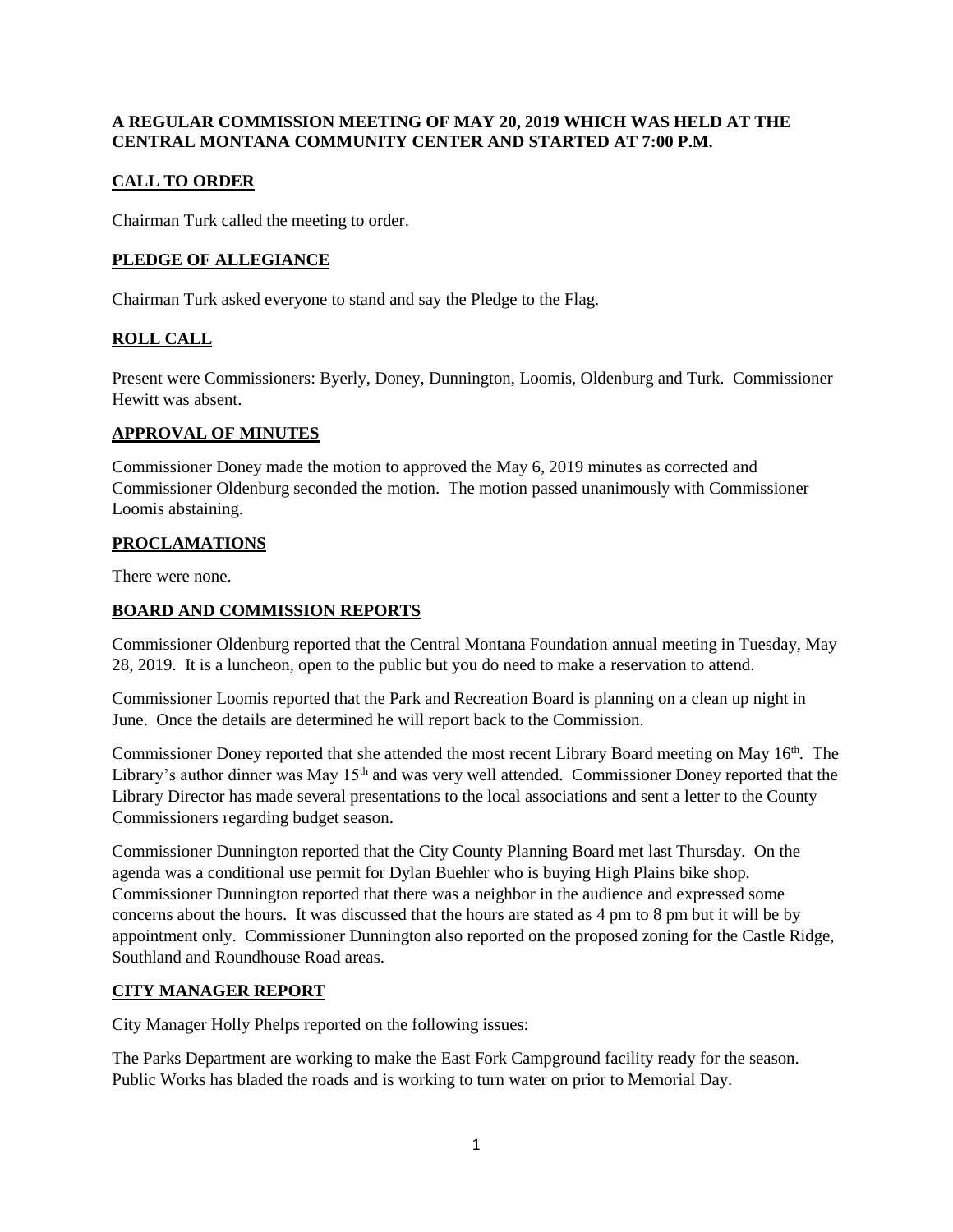Many of the Public Works staff will be assigned to the Cemetery for the week of May  $20<sup>th</sup>$  to prepare the Cemetery for Memorial Day. The mowing and trimming of the Cemetery is a lot of work to get the whole area in a similar condition. Typically, the staff start on one end and work their way to the other and then begin again, the weather can make this difficult.

The Parks and Recreation Director is working with the Friends of the Pool to get a few more shade structures for the pool. These have been ordered and will be installed once they arrive. The sign up for swim lessons and pool passes will be held May 28<sup>th</sup> and 29<sup>th</sup> from 4 pm to 7 pm at the Civic Center.

Once again, the Police and Fire Departments are already working to educate people about the changes to the City's firework ordinance.

The refinishing of the gym floor at the Civic Center has begun. This is scheduled to take a couple of weeks to complete and should last many years. Upon inspection of the gym floor and as part of the project there was some water damage and some boards had to be replaced.

The glass on the front door of the City Office complex was replaced this week. The doors were also updated to comply with ADA regulations.

The Library's summer reading program starts Tuesday, June 4, 2019 and the theme will be a "A Universe of Stories".

### **PUBLIC COMMENT (on non-agenda items)**

Mr. Kelly Roebeck addressed the Commission explained that he has been a resident of the City for ten years and loves the community. Mr. Roebeck further explained that he suffers from depression, PTSD and is bipolar. He recently researched on the internet on emotional support animals. Mr. Roebeck explained that there are many varieties of emotional support animals, but the one that he found is a silky chicken. The silkie chicken is very small, quiet and very docile. Mr. Roebuck explained that he has these chickens and they have helped him with his mental states and is asking for a variance to be able to keep these little animals for his continued mental support. Mr. Roebuck stated they are very quiet, not raising them for commercial use and these animals were recommended by his therapist. Commissioner Oldenburg asked how many did he have and asked if he would consider having less. Mr. Roebuck answered that he has six and would consider less if he could keep the chickens. Commissioner Loomis asked if Mr. Roebuck could consider another emotional support animal. Mr. Roebuck explained that he did try a dog but it caused a lot of stress and did not respond well with the dogs. City Manager Phelps explained that during the last legislature a law was passed regarding emotional support animals and just dogs and miniature horses are the only animals. Further discussion followed. Commissioner Doney asked if Mr. Roebuck had a friend that could house the chickens and he could visit them until an ordinance or the situation could be looked at further. Commissioner Doney asked how was this discovered. Police Chief Jenness answered that it was called in as a complaint to the Police Department. Ms. Deerfield addressed the Commission asked if the Commission would give them some time until they can try to find a place for the chicken. Police Chief Jenness reported that he has instructed his staff to give time for them to talk with the City Commission. It was determined that they would have until May 31<sup>st</sup> to move the chickens.

### **CONSENT AGENDA**

Commissioner Doney made the motion to approve the consent agenda and Commissioner Loomis seconded the motion. The motion passed unanimously. The consent agenda was the acknowledgement of the claims that have been paid from May 1, 2019 to May 15, 2019 for a total of \$246,007.20.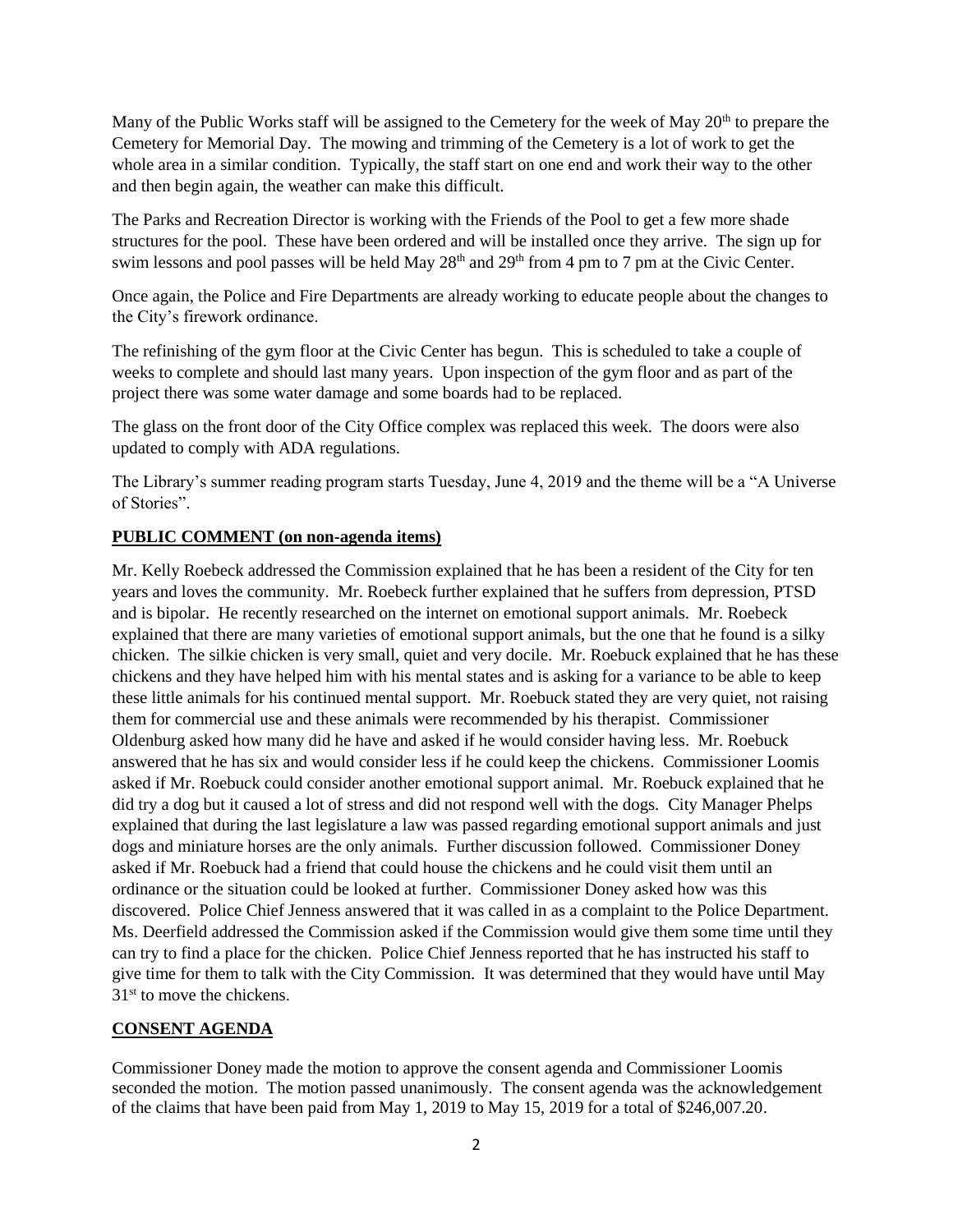### **\*REGULAR AGENDA – Resolutions, Ordinances & Other Action Items:**

1. Discussion and action on a statement of interest to purchase property known as the former Berg Lumber site located off Joyland Road in Fergus County, MT.

City Manager Phelps explained that during the Committee of the Whole the Berg property was discussed. The history of the site was discussed which included how the City obtained the property and what some of the cleanup requirements were and how it was completed. The City did receive a statement of interest to purchase the Berg Lumber mill site property. City Manager Phelps further explained that the offer was develop the property into a housing development. It is property located on the top bench of the Berg Lumber mill site and it does not include the property near the creek and it will have to be dealt with separately. The purchase price is listed as \$98,000 and there are a lot of conditions to consider. The developers are looking for a some interest from the City Commission to move forward so they can do some due diligence and allow them to see what would be required, look into a tax increment finance district, access property to perform the due diligence, would like to annex the property into the City and there are some other items that would need to be addressed. Commissioner Doney made the motion to approve moving forward with the statement of interest and Commissioner Oldenburg seconded the motion. Commissioner Byerly commented that the City of Lewistown is in desperate need of family housing. Commissioner Byerly feels that in the long run it will benefit the community in the long run. City Manager Phelps asked if the Commission is going to move forward with the project, she would like some Commissioners to sit on a subcommittee. Commissioner Turk and Dunnington answered they would like to serve on the subcommittee. Commissioner Byerly will serve on it but is also working on a similar project as part of the Port Authority Board. Commissioner Turk asked for comments from the audience and Commission. There being none, the question was called for and the motion passed unanimously.

2. Public hearing to hear comments on a request from Dylan Buehler for a Conditional Use Permit 19-01- CU for property located at 1002 W Spring St

Chairman Turk opened the public hearing to hear comments on a request from Dylan Buehler for a Conditional Use Permit 19-01-CU for property located at 1002 W Spring St. Planning Director Cathy Barta explained that Mr. Mark Manseau currently owns High Plains Bike and Ski Shop located at 924 West Water and has operated it as a home occupation permit No 96-07-HM. Mr. Manseau is moving out the area and Mr. Dylan Buehler is in the process of buying the business. Mr. Buehler has applied for a conditional use permit to operate the High Plains Bike Shop out of Mr. Buehler's garage. Planning Director Barta explained that the proposed business will be located in an R-1 (Residential One Family) Zone. The request is to allow for the High Plains Bike Shop to be operated out of Mr. Buehler's garage. Planning Director Barta reported that a public hearing was held on May 16<sup>th</sup>. There was a lot of support for the conditional use permit. Commissioner Turk asked for comments from the audience and Commission. There being none, the public hearing was closed.

3. Discussion and action on approving the request from Dylan Buehler for a Conditional Use Permit 19- 01-CU for property located at 1002 W Spring St. the proposed business will be located in an R-1 (Residential One Family) Zone

City Manager Phelps explained that the Planning Director has done a thorough job. There was a public hearing held, all the adjacent property owners were notified and there were no adverse comments. As a result, the City County Planning Board approved the Conditional Use Permit. Commissioner Loomis made the motion to approve the request from Dylan Buehler for a Conditional Use Permit 19-01-CU for property located at 1002 W Spring St. the proposed business will be located in an R-1 (Residential One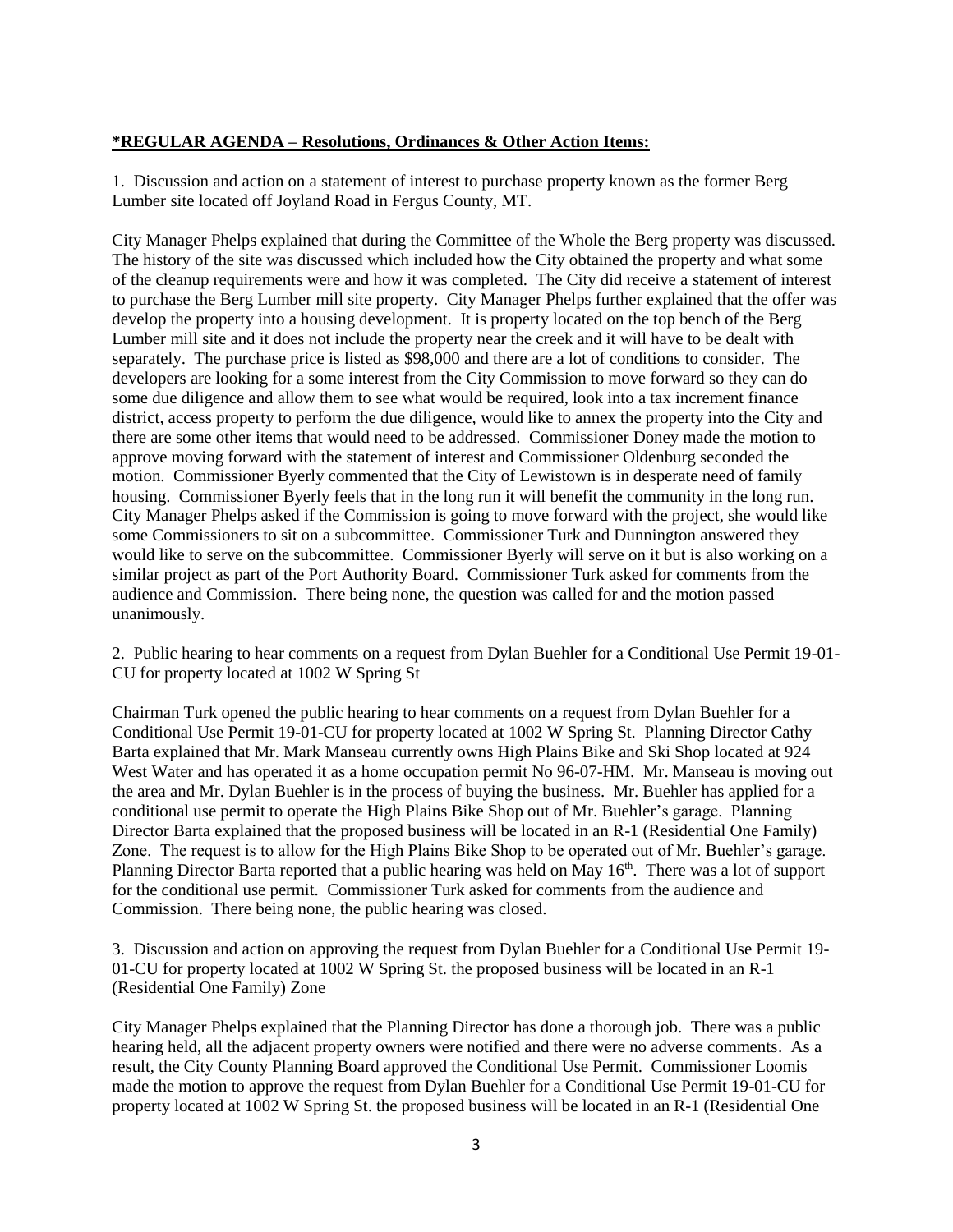Family) Zone and as recommended by the City County Planning Board and Commissioner Byerly seconded the motion. Commissioner Turk asked for comments from the audience and Commission. There being none, the question was called for and the motion passed unanimously.

4. Discussion and action on moving forward with the proposed zoning of the annexed area by Resolution No. 3880 for the Castle Butte and Roundhouse Road areas

City Manager Phelps explained that before the Commission this evening is the proposed zoning for the Castle Butte and Roundhouse Road areas. City Manager Phelps stated that before the Commission is a document that was prepared by the Planning Director and City County Planning Board after obtaining a lot of public comment and feedback from the affected area. If the Commissioner approves this document then the next step in the process would be creating new multiple zoning districts and then it would go to the ordinance committee for finalization. Planning Director Barta explained that letters were sent to all the affected property owners. There was a lot of discussion educating the public and residents of the affected area on what zoning regulations are and what is in existence in the City and to answer any questions. Further discussion followed. City Manager Phelps explained that this is step one in the process of zoning the area. Commissioner Doney made the motion to approve moving forward with the proposed zoning of the annexed area by Resolution No. 3880 for the Castle Butte and Roundhouse Road area subject to the ordinances being amended and Commissioner Dunnington seconded the motion. Mr. Stephen VanTassel a resident in the Castle Ridge Acres subdivision, he is in attendance to support this report and thanked Planning Director Barta for all of her work. Mr. Vantassal stated he is hoping there will be no sewer installed in that area any time soon, because of the increase in taxes and there is no snow plowing in the subdivision and is not sure why. Mr. Vantassal asked if he needs to attend the next ordinance meeting to make sure this gets finished. City Manager Phelps explained that it will take quite a while to get moving with the ordinances finalized and will be noticed on the radio, newspaper and website. Mr. Vantassal asked what ward his is in. Commissioner Doney answered they are in Ward III. There was a brief discussion regarding sewer in the Castle Ridge acres. Planning Director Barta explained that if the roads are not built to City standards and dedicated to the public then they are considered private and the City does no maintain them. Commissioner Turk asked for comments from the audience and Commission. There being none, the question was called for and the motion passed unanimously.

5. Discussion and action on reappointing Mr. Jim Wier to the Tax Increment Finance Board/Targeted Economic Development District board for a four-year term

City Manager Phelps explained that Mr. Jim Wier has served on the Tax Increment Finance Board since its inception. This is now the Tax Increment Finance Board/Targeted Economic Development District Board and City Manager Phelps recommends reappointment. Commissioner Loomis made the motion to reappoint Mr. Jim Wier to the Tax Increment Finance Board/Targeted Economic Development District board for a four-year term and Commissioner Doney seconded the motion. Commissioner Turk asked for comments from the audience and Commission. There being none, the question was called for and the motion passed unanimously.

6. Discussion and action on approving the first reading of Ordinance No. 1762, an ordinance amending Title 6, Chapter 6 of the Lewistown City Code prohibiting the carrying of unconcealed weapons at public assemblies, publicly owned buildings, city parks or schools

City Manager Phelps explained that the ordinance before the Commission only related to open carry weapons, which includes knives larger than four inches and fire arms. City Manager Phelps further explained that this issue was brought to her attention by the Library Director and Library Board. City Manager Phelps stated this is for open carry weapons and is allowed by state law and individuals as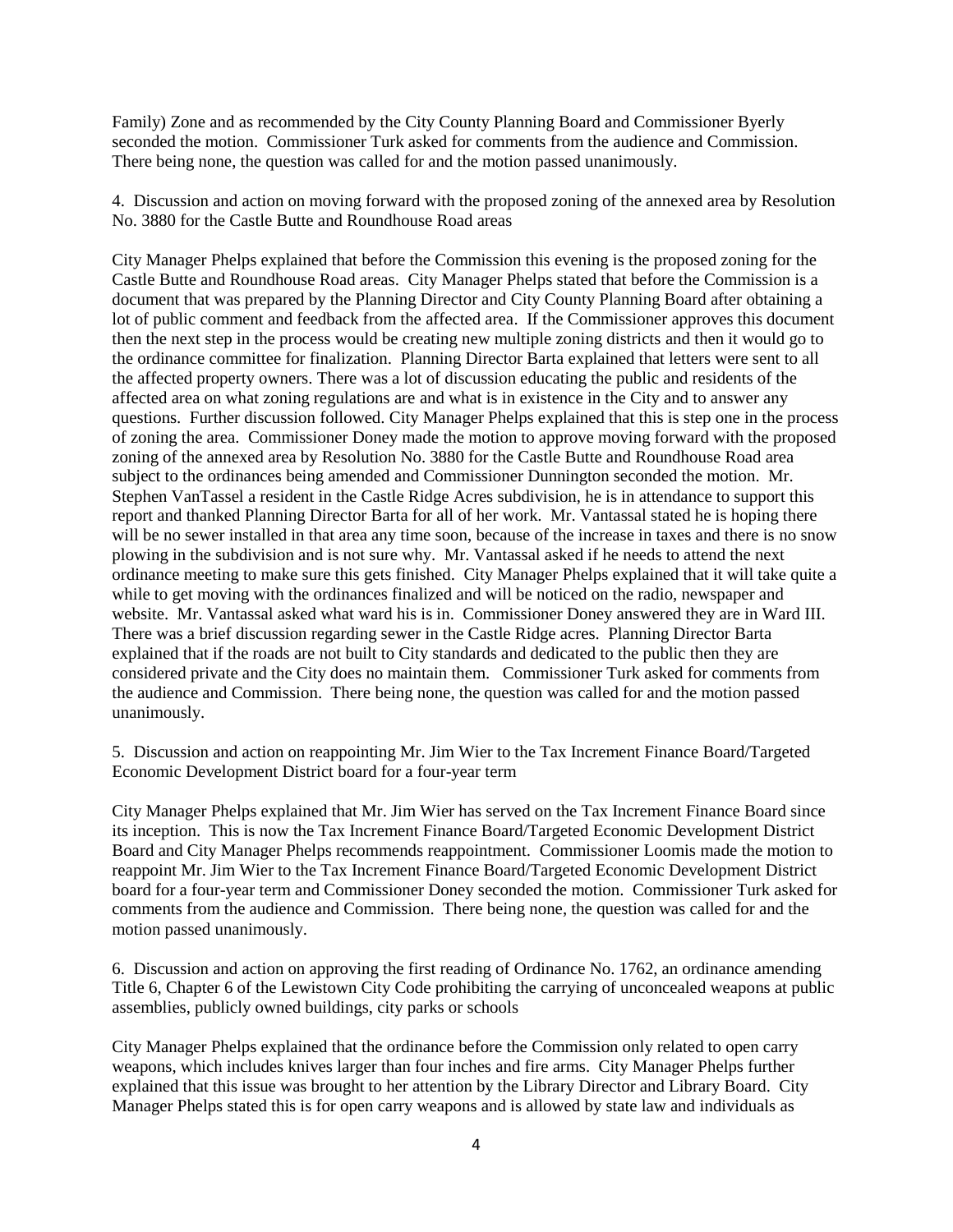young as fourteen can open carry weapons. City Manager Phelps reported that a letter of support for this ordinance was included in the Commissioner packets from the Library Board. Police Chief Jenness stated it was his recommendation to the Library Board that they not enact a policy because when the Police are called they cannot enforce a policy and Montana Code Annotated is very clear that the City has the legal authority to regulate the carrying of weapons in publicly owned spaces and has to be done for public safety concerns. Commissioner Doney stated that the ordinance committee did not address concealed weapons because it is already addressed in law. Commissioner Doney feels that this is a great way to protect our employees and citizens. Commissioner Oldenburg made the motion to approve the first reading of Ordinance No. 1762, an ordinance amending Title 6, Chapter 6 of the Lewistown City Code prohibiting the carrying of unconcealed weapons at public assemblies, publicly owned buildings, city parks or schools and Commissioner Dunnington seconded the motion. Commissioner Turk asked for comments from the audience and Commission. There being none, the question was called for and the motion passed unanimously.

#### 7. Discussion on the possibility of contributing toward a workforce coordinator

City Manager Phelps explained that the City of Lewistown has contributed \$5,000 for the last three years for a position that was housed at Snowy Mountain Development Corporation. The title of the position was community coordinator and the City's contribution was considered a grant match. The grant was from Rural Communities Assistance Corporation (RCAC) which provided a great resource to the community. City Manager Phelps explained that the Port Authority has worked very hard to establish a workforce coordinator position. It is hoped that it will bring a lot of great things to the community. The Port Authority is looking for ways in the community to fund the position that would be utilized throughout our community for something that has already been identified as big issue within our workforce. City Manager Phelps further explained it is hoped to create core values, work ethics and principles we would like to see in the upcoming work force. Commissioner Byerly explained that there are different issues of workforce; do we have the people to fill the positions, do they have the necessary training and education. Commissioner Byerly further explained that a subcommittee has worked on these issues and it has been determined that some of the workforce is meeting the soft skills. Soft skills meaning to say please, thank you, shake hands and to show up on time. The workforce coordinator would be supervised by the work force board. Commissioner Doney asked if this item is just a discussion and it would be considered in the upcoming budget. City Manager Phelps answered yes. City Manager Phelps commented that it will be included in the upcoming budget.

8. Discussion and action on awarding a playground bid for Creekside and including this in a Destination Development Grant Application

City Manager Phelps explained that the City has applied for several different grants over the last couple of years to get some funding for the restroom and playground facility at Creekside. City Manager Phelps showed some examples and gave a brief overview of wanting to go with a natural theme. City Manager Phelps explained that the bids range from \$40,000 to \$45,000, this have to be engineered and built to last. City Manager Phelps stated that with the Destination grant \$42,000 was budgeted for the grant. There was some savings, because City staff will be installing the equipment. There is some safety fencing included in this grant. Commissioner Loomis stated that he does not like this option and does not see kids getting engaged with these items. Commissioner Doney made the motion to approve awarding to Dakota playground in the amount of \$42,729 and to be paid for with the Tourism grant and Commissioner Oldenburg seconded the motion. Commissioner Turk asked for comments from the audience and Commission. There being none, the question was called for and those Commissioners voting in favor were: Byerly, Doney, Dunnington, Oldenburg and Turk. Commissioner Loomis voted against and Commissioner Hewitt was absent.